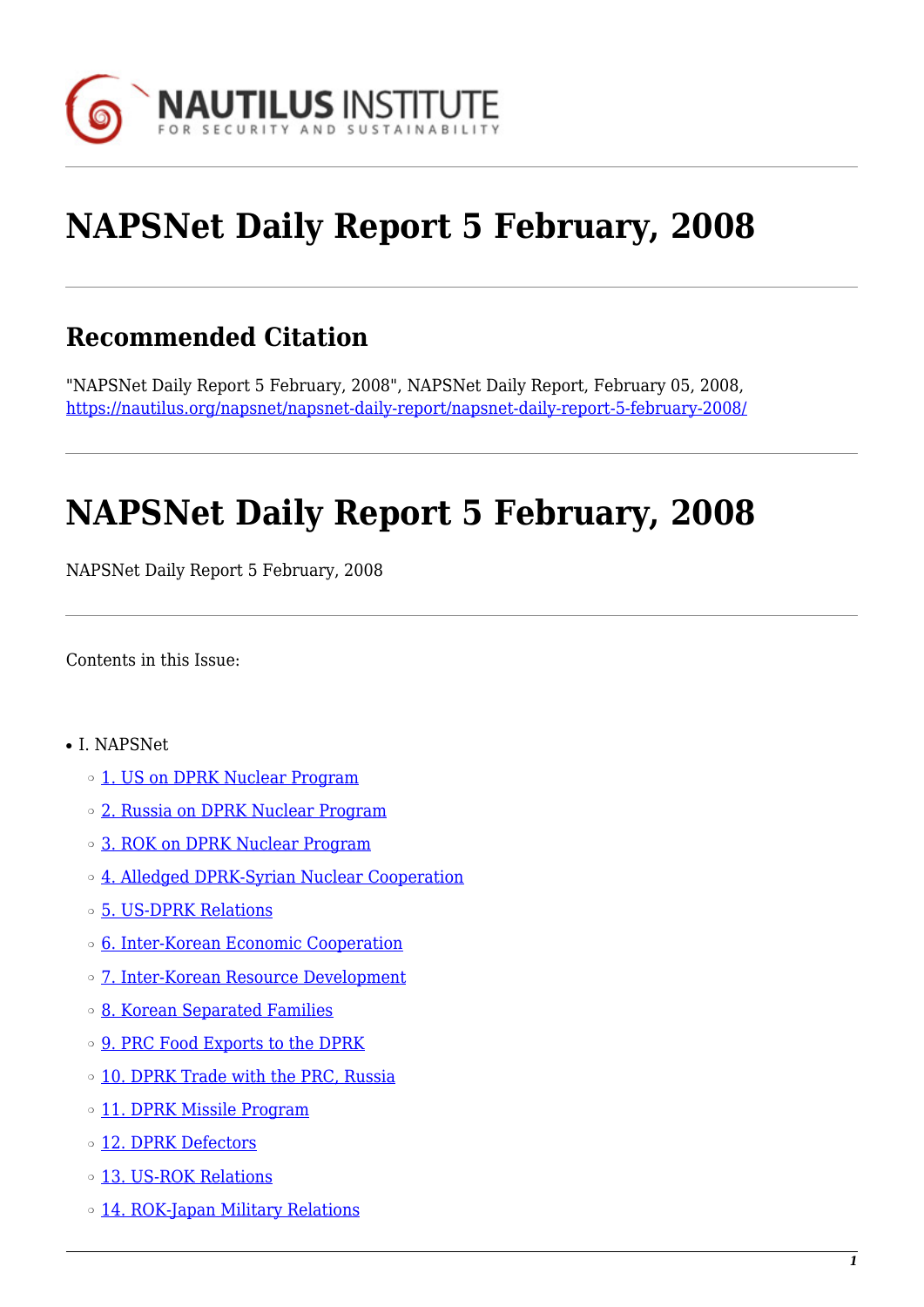- o [15. Sino-Japanese East Sea Gas Dispute](#page-6-0)
- o [16. Japan SDF Indian Ocean Mission](#page-6-1)
- o [17. Sino-Japanese Trade Relations](#page-6-2)
- ❍ [18. Sino-Indian Relations](#page-7-0)
- o [19. PRC Peacekeepers in Africa](#page-7-1)
- ❍ [20. PRC Weather](#page-7-2)
- ❍ [21. PRC Internet](#page-8-0)
- o [22. PRC Human Rights](#page-8-1)
- II. ROK Report
	- ❍ [23. US Military in ROK](#page-8-2)
	- o [24. Inter-Korean Civil Society Exchanges](#page-9-0)
	- ❍ [25. Inter-Korean Economic Cooperation](#page-9-1)
	- ❍ [26. Inter-Korean Rail Link](#page-9-2)
	- ❍ [27. ROK-Japan Relations](#page-10-0)
	- ❍ [28. US Broadcasts to DPRK](#page-10-1)

[Preceding NAPSNet Report](https://nautilus.org/mailing-lists/napsnet/dr/2008-2/napsnet-daily-report-4-february-2008/)

### **I. NAPSNet**

## <span id="page-1-0"></span>**1. US on DPRK Nuclear Program**

Korea Herald (Lee Joo-hee, "U.S. OFFICIALS VISIT N.K. WITH FUNDING PLAN", 2008/02/04) reported that US Senate officials and nuclear experts will visit the DPRK on Feb. 12 to study the viability of applying the "Nunn-Lugar" initiative in tackling the DPRK's nuclear problem. Keith Luse, an aid to Senator Richard Lugar of the Senate Foreign Relations Committee, will be traveling to the DPRK to survey the main nuclear facilities in Yongbyon. He will also sit with DPRK officials to discuss ways to provide alternative jobs for the DPRK's nuclear technicians as the main part of the program, the report said. The Nunn-Lugar program refers to the 1992 US law sponsored by senators Sam Nunn and Richard Lugar to help dismantlement of weapons of mass destruction by providing funds, technology, tools and human resources to former Soviet Union states.

Korea Times (Jung Sung-ki, "WASHINGTON TO SHIP FUEL OIL TO NK THIS MONTH", Seoul, 2008/02/05) reported that Radio Free Asia (RFA) said Tuesday that the U.S. government is preparing to ship a second batch of 54,000 tons of fuel to the DPRK this month. The RFA quoted a U.S. Congress member as saying the fuel shipment plan would likely be endorsed without difficulty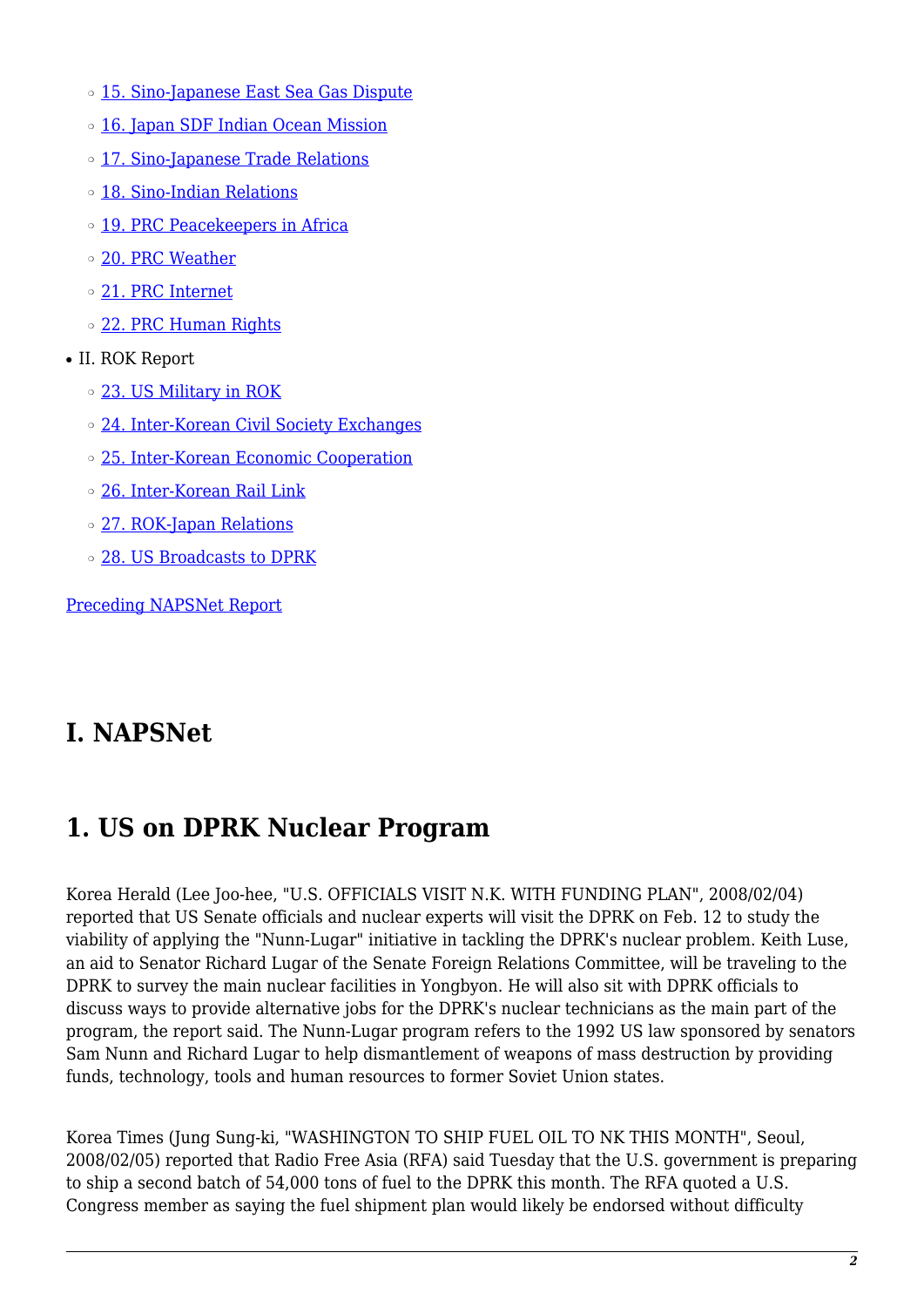because most Congress members want the six-party talks to make progress.

#### <span id="page-2-0"></span>[\(return to top\)](#page-0-0)

### **2. Russia on DPRK Nuclear Program**

Itar-Tass ("RUSSIAN DIPLOMAT NAMES REASONS FOR HALT IN SIX-SIDED N KOREA NUCLEAR TALKS", Tokyo, 2008/02/02) reported that a lack of information about the DPRK's nuclear programmes and the US' failure to perform its obligations to exclude the DPRK from the list of the countries that sponsor terrorism are the "main reason for a halt" in the six-sided talks on the Korean nuclear problem, Russian Deputy Foreign Minister Alexander Losyukov said. As for a delay in the decommissioning of the nuclear facilities in Yongbyon, Losyukov believes that they are of "a technological nature".

#### <span id="page-2-1"></span>[\(return to top\)](#page-0-0)

#### **3. ROK on DPRK Nuclear Program**

Kyodo ("N. KOREA 'PREPARING' FOR NUCLEAR DECLARATION, S. KOREA SAYS", Seoul, 2008/02/04) reported that the DPRK has begun preparations to declare its nuclear weapons program, the cause of a stall in the six-party process for denuclearizing the country, the ROK Foreign Ministry said. "It is my understanding that the North's side is preparing to declare (its nuclear weapons programs)," ministry spokesman Cho Hee Yong told a press briefing.

Yonhap (Yoo Cheong-mo, "LEE TO PRIORITIZE DENUCLEARIZATION IN NK POLICY", Seoul, 2008/02/05 19:00:00 GMT+0) reported that President-elect Lee Myung-bak's transition team unveiled Tuesday a list of 21 strategic policy goals, saying his incoming administration will put top foreign and security policy priority on creating a new peace regime on the Korean Peninsula through its denuclearization. Lee, who will be sworn in on Feb. 25, will push to help the DPRK raise its per capita income to US\$3,000 in a decade and resolve pending inter-Korean humanitarian issues, following its denuclearization and market opening, the team said in its press release regarding his priority policy goals.

#### <span id="page-2-2"></span>[\(return to top\)](#page-0-0)

## **4. Alledged DPRK-Syrian Nuclear Cooperation**

The New Yorker (Seymour M. Hersh, "A STRIKE IN THE DARK", 2008/02/04) reported that sometime after midnight on September 6, 2007, at least four low-flying Israeli Air Force fighters crossed into Syrian airspace and carried out a secret bombing mission on the banks of the Euphrates River. However, in three months of reporting for this article, I was repeatedly told by current and former intelligence, diplomatic, and congressional officials that they were not aware of any solid evidence of ongoing nuclear-weapons programs in Syria. A similar message emerged at briefings given to select members of Congress within weeks of the attack. A legislator who took part in one such briefing said afterward, according to a member of his staff, that he had heard nothing that caused him "to have any doubts" about the DPRK negotiations—"nothing that should cause a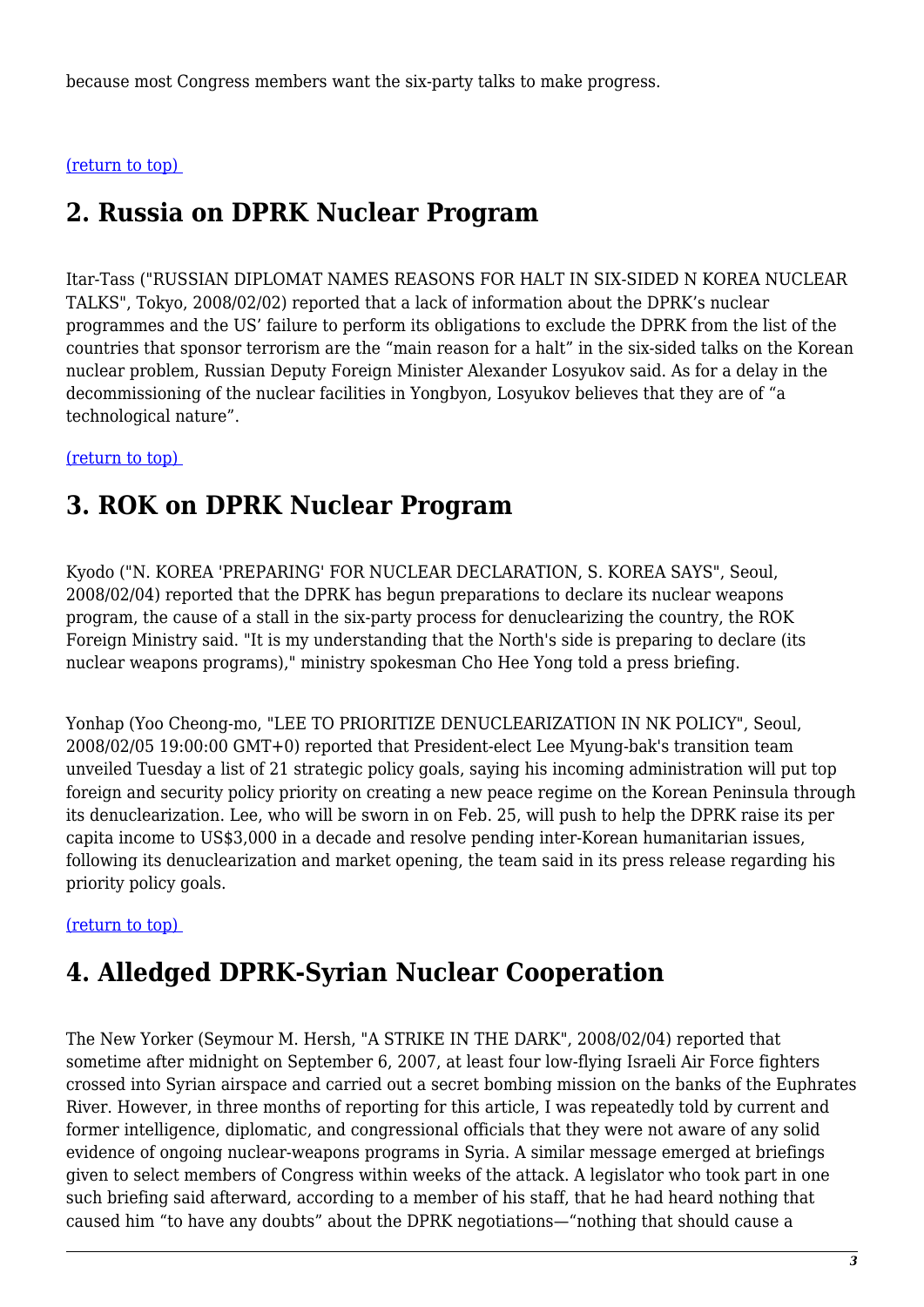pause." Whatever was under construction, with DPRK help, it apparently had little to do with agriculture—or with nuclear reactors—but much to do with Syria's defense posture, and its military relationship with the DPRK. And that, perhaps, was enough to silence the Syrian government after the September 6th bombing.

<span id="page-3-0"></span>[\(return to top\)](#page-0-0) 

## **5. US-DPRK Relations**

Yonhap ("U.S. OFFICIAL HOLD "PRACTICAL" TALKS ON NUCLEAR ISSUE DURING VISIT TO N. KOREA: REPORT", Seoul, 2008/02/02) reported that a US official left the DPRK after discussing stalled six-party talks on the DPRK's nuclear program in a "practical" atmosphere, the DPRK's media said Saturday. "The discussion took place in an earnest and practical atmosphere," the DPRK's Korean Central News Agency said, commenting on a three-day visit by Sung Kim, the US State Department's top Korean affairs expert. The agency's two-sentence report said the discussions covered "issues of concern in implementing the Oct. 3 agreement made at the six-party talks." It gave no other details, including who Kim met during the trip.

Yonhap ("US ALLOTS BUDGET FOR NK NEWS, ARMY STOCK", Washington, 2008/02/04) reported that the US budget for fiscal year 2009 announced Monday allots US\$699 million for international broadcasting into countries like the DPRK and adds \$88.8 million to an Army program that includes support of land combat power on the Korean Peninsula. The budget for the State Department requests \$699 million for the Broadcasting Board of Governors to "provide accurate and objective news and information about the United States." The broadcast will be made through television, radio and the Internet "throughout the Middle East and to people living under tyranny in North Korea, Burma, Iran and Cuba," according to the budget summary.

<span id="page-3-1"></span>[\(return to top\)](#page-0-0) 

### **6. Inter-Korean Economic Cooperation**

Donga Ilbo ("PYONGYANG SHOULD CONFORM TO ECONOMIC COOPERATION PRINCIPLES", 2008/02/04) reported that in an interview with major newspapers of the ROK, the US, and Japan, on Feb. 1, President-elect Lee Myung-bak declared the four principles which will serve as the basis for future economic cooperation with the DPRK. He also announced that he would classify what has been agreed between the current government and the DPRK into "priority," "non-priority" and "offthe-table" projects considering how much progress is made on denuclearization efforts, economic feasibility of each project, the administration's finances and the national consensus. These principles reflect Lee's idea that he will control the pace and substance of future inter-Korean economic cooperation considering various circumstances including how well the DPRK proceeds with its denuclearization efforts.

<span id="page-3-2"></span>Yonhap (Shim Sun-ah, "KOREAS TO DISCUSS CREATING MOUNT GEUMGANG TOUR BODY", Seoul, 2008/02/04) reported that the two Koreas will hold a working-level meeting Tuesday to discuss establishing a joint committee overseeing tours of the DPRK's scenic Mount Geumgang, the Unification Ministry said. The one-day meeting in Kaesong, a DPRK city just north of the heavily armed inter-Korean border, will discuss creation of the Mount Geumgang Mangagement Committee to help the tourism program run smoothly and develop further, the ministry said in a news release.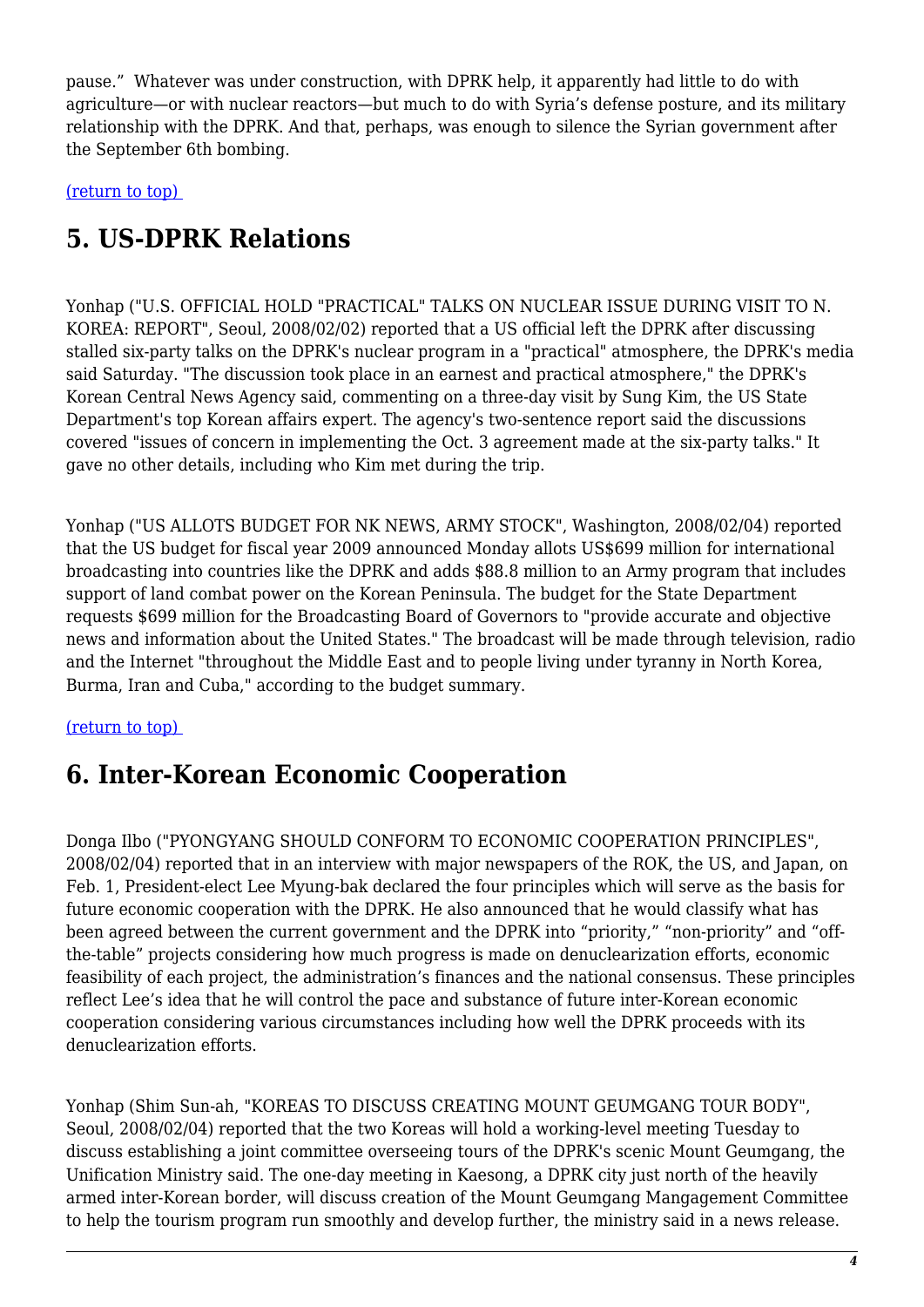### **7. Inter-Korean Resource Development**

IFES NK Brief ("INTER-KOREAN RESOURCE DEVELOPMENT GROWING", 2008/02/01) reported that much time and energy has been devoted recently to the promotion of a scheme to further develop the DPRK's natural resources. A total of 17 agreements with the DPRK have been reached, through which target mines have been selected and inspection methods, time-frames, and other details have been worked out. Since last August, forty-seven experts in mining, infrastructure, and other areas have carried out general as well as detailed inspections of all aspects of the Kumduk Zinc Mine and Ryongyang and Daeheung magnesite mines, including infrastructure such as railway and road access, harbor facilities, and electrical capacity. The DPRK was convinced to allow photography and surveying of mining sites. Through these surveys, enough information was gathered to satisfy investors, and to publish three volumes worth of inspection reports and pictures.

<span id="page-4-0"></span>[\(return to top\)](#page-0-0) 

### **8. Korean Separated Families**

Associated Press ("SEPARATED KOREANS EXCHANGE VIDEOS", Seoul, 2008/02/05) reported that dozens of separated family members from the two Koreas exchanged video messages with their kin Tuesday under a new program. Officials of the two Koreas exchanged videotapes and CDs containing messages from 40 families — 20 from each side — in a meeting at the border village of Panmunjom, said Wu Jung-ha, an official at the ROK Unification Ministry's separated family bureau. The families exchanging messages were those who have already met in person in reunions. "We have pushed to have those who have not so far been reunited exchange the video messages, but the North argued there are not many separated families in the North," Wu said.

#### <span id="page-4-1"></span>[\(return to top\)](#page-0-0)

### **9. PRC Food Exports to the DPRK**

Kyodo ("CHINA'S FOOD EXPORTS TO N. KOREA UP 27.5% IN 2007, JUMPS IN DEC.", Beijing, 2008/02/04) reported that the PRC, the DPRK's major food supplier, exported to its impoverished neighbor about 30 percent more food in 2007 than in 2006, PRC customs figures showed Monday. The PRC's exports of maize, rice and wheat flour to the country jumped particularly in December, prompting pundits to speculate that DPRK was trying to stock up before a tariff increase on the PRC grain exports took effect in January 2008. According to figures released by the General Administration of Customs, the PRC's exports of grain to the DPRK in 2007 totaled 264,211 tons, up 27.5 percent from a year earlier. The total, however, was still down by 40.1 percent from 2005.

<span id="page-4-2"></span>[\(return to top\)](#page-0-0) 

### **10. DPRK Trade with the PRC, Russia**

World Tribune ("CHINA AND RUSSIA COMPETING FOR NORTH KOREAN FAVOR ALONG BORDERS", Seoul, 2008/02/04) reported that the bridge connecting Tumen, PRC and Namyang,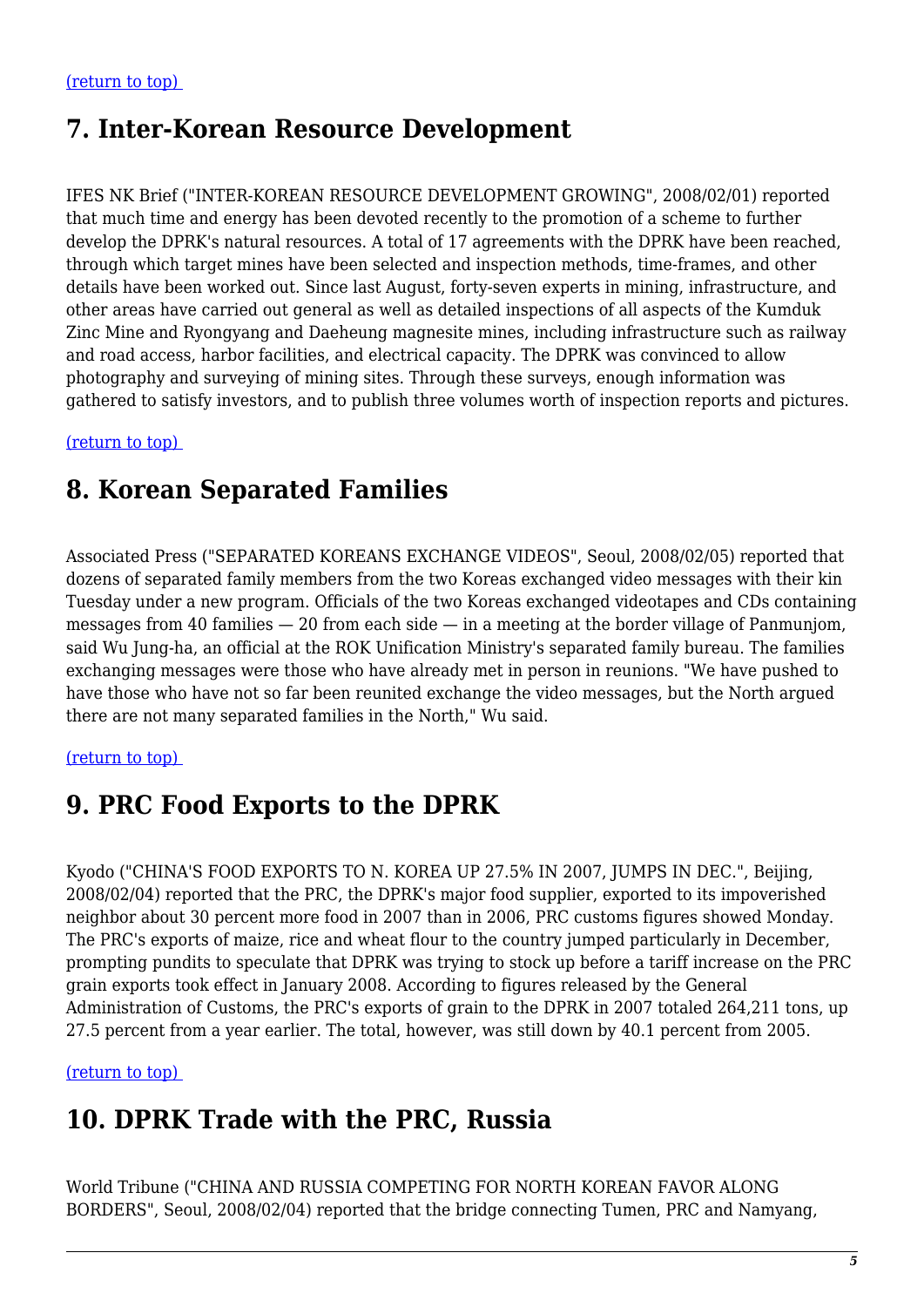DPRK is less than 100 meters long, but travelers going either way must stop at the center of the bridge and change cars. No pedestrians have been allowed on this bridge, until now. However authorities have agreed to allow pedestrian tourism in both cities within the year, Yenben Broadcasting Station announced last week. Farther north along the DPRK border, the port city of Rajin will soon start receiving electricity it badly needs from the Inter RAO UES Company of Russia. "We have no idea what is going on higher up there," said a Korean-Chinese businessman from Yenben, "but it certainly looks like China and Russia are trying to win Pyongyang to their sides, like the old days."

#### <span id="page-5-0"></span>[\(return to top\)](#page-0-0)

### **11. DPRK Missile Program**

Reuters (Jon Herskovitz, "NORTH KOREA MISSILES GET BOOST FROM OUTSIDE: REPORT", Seoul, 2008/02/04) reported that the DPRK received a huge boost from Soviet technology to develop its ballistic missiles and still relies on foreign suppliers for key components, a report obtained on the weekend said. "The country is nearly self-sufficient in ballistic missile production, but still relies upon some advanced foreign technologies and components, particularly from overseas," said the report from Daniel Pinkston, an expert on the DPRK's missile programs. The impoverished state has set up front companies to buy sensitive missile components overseas such as guidance systems in order to avoid international trade restrictions, the report said. The DPRK has also received help from the PRC and former Soviet states.

<span id="page-5-1"></span>[\(return to top\)](#page-0-0) 

#### **12. DPRK Defectors**

Korea Times (Kim Sue-young, "N.KOREAN DEFECTOR SEEKS TO RUN LAWMAKER'S POST", Seoul, 2008/02/05) reported that Yoon Seung-gil, who defected from the DPRK eight years ago, has become the first DPRK defector registered as a candidate to run in the general elections in ROK history, the National Election Commission said Tuesday. Yoon said he wants to work as an Assemblyman to support other defectors by revising related laws. He added it is necessary to increase public awareness of the need to prepare for unification and defectors can play an important role in this.

<span id="page-5-2"></span>[\(return to top\)](#page-0-0) 

### **13. US-ROK Relations**

Korea Times (Kang Hyun-kyung, "PRESIDENT-ELECT WANTS US-NK RELATIONS ON RIGHT TRACK", Seoul, 2008/02/05 19:00:00 GMT+0) reported that President-elect Lee Myung-bak, in a meeting with 10 members of the New Beginnings group, a policy study group formed by the Korea Society in collaboration with the Walter H. Shorenstein Asia-Pacific Research Center at Stanford University, stressed the ratification of the ROK-U.S. free trade agreement would take the alliance to a new level. "Strengthened Seoul-Washington relations will not only help move inter-Korean relations forward, but also take Washington-Pyongyang relations to a higher level," he said.

#### <span id="page-5-3"></span>[\(return to top\)](#page-0-0)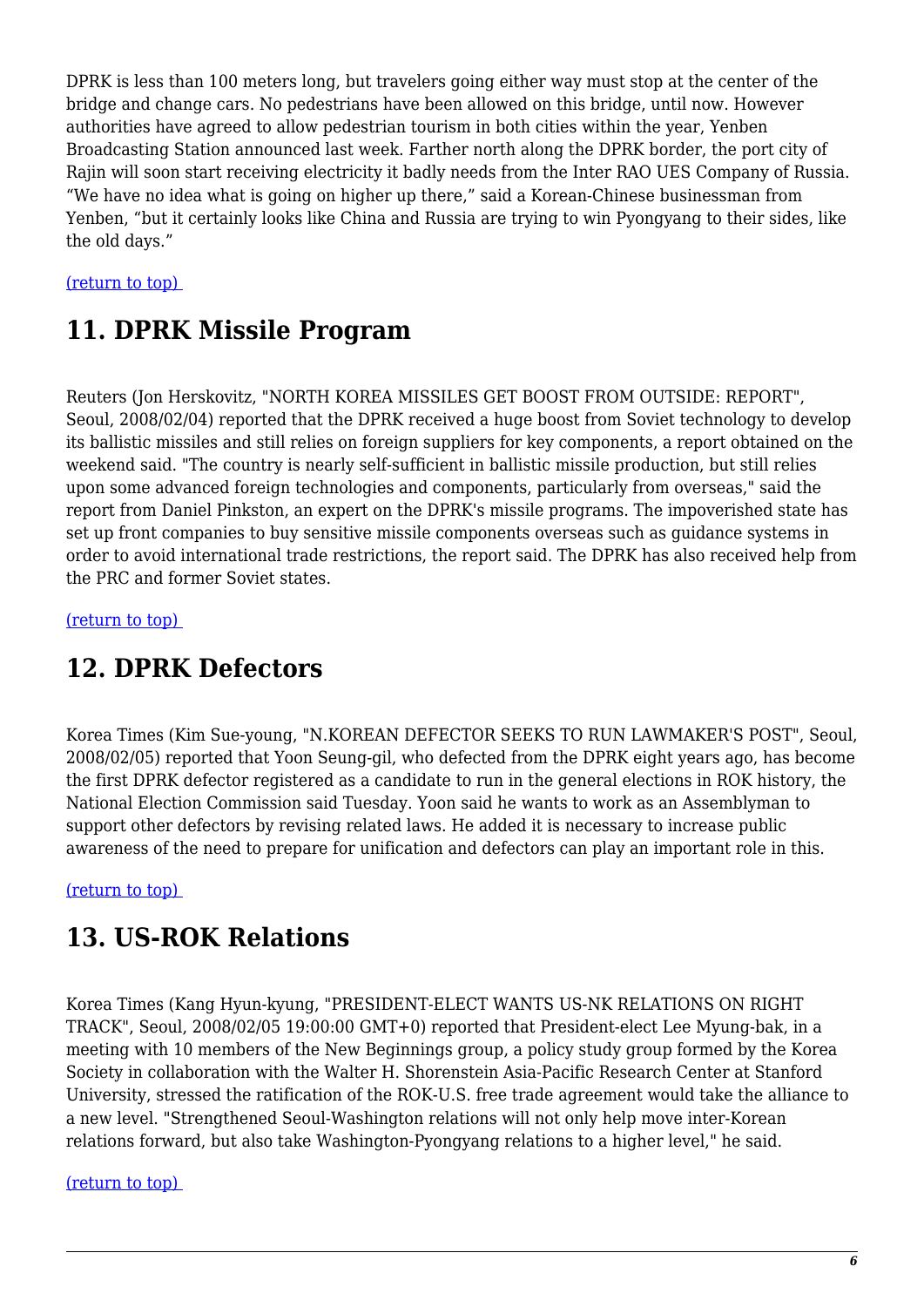## **14. ROK-Japan Military Relations**

Korea Herald ("BUILD KOREA, JAPAN MILITARY COOPERATION: REPORT", 2008/02/04) reported that fostering cooperation between the ROK and Japanese militaries may be useful if the US aims to build multilateral defense cooperation in East Asia, a congressional report pointed out, reported Yonhap News Agency. One option would be to revive what is known as the Trilateral Coordination and Oversight Group (TCOG) between Seoul, Washington and Tokyo, or draw in more countries interested in developing security ties with Japan, the report, dated Jan. 10, by the Congressional Research Service (CRS) said. Alexander Vershbow, US ambassador to Seoul, said that Washington would be "very interested" in reviving such efforts "whether it be in the defense field or in political consultations."

<span id="page-6-0"></span>[\(return to top\)](#page-0-0) 

#### **15. Sino-Japanese East Sea Gas Dispute**

Agence France-Presse ("JAPAN, CHINA SAID TO SETTLE GAS ROW BY SPLITTING PROFIT", Tokyo, 2008/02/04) reported that Japan and the PRC are considering settling their long-standing dispute over gas fields by evenly splitting profits from joint development in the East China Sea, a Japanese newspaper said. A trade ministry official here denied the report, but both countries have said they want a breakthrough before a rare visit to Tokyo by PRC President Hu Jintao. In a proposal under discussion, Beijing and Tokyo would jointly develop the gas fields and set a formula for taking profits based on each country's investment and geographical proximity, the Nikkei business daily said. The overall goal would be for the two countries to split the profits evenly, said the newspaper, which did not identify its sources.

#### <span id="page-6-1"></span>[\(return to top\)](#page-0-0)

## **16. Japan SDF Indian Ocean Mission**

Agence France-Presse ("AFGHAN FOREIGN MINISTER IN JAPAN FOR RECONSTRUCTION TALKS", Tokyo, 2008/02/04) reported that Afghan Foreign Minister Dadfar Spanta was in Japan for talks ahead of an international meeting here to help the war-torn nation rebuild itself. Spanta will take part in a two-day meeting from Tuesday of the Afghanistan Joint Coordination and Monitoring Board, an international committee that oversees implementation of reconstruction plans. Spanta is due to meet separately Monday with Japanese Prime Minister Yasuo Fukuda and Foreign Minister Masahiko Komura, officials said.

Agence France-Presse ("JAPAN PLEDGES FRESH AFGHAN AID BUT WARNS ON SECURITY", Tokyo, 2008/02/05) reported that Japan on Tuesday pledged US\$110 million of fresh aid to Afghanistan but warned that the security situation was presenting serious challenges. Twenty-four nations and international organisations opened a two-day meeting in Tokyo of the Afghanistan Joint Coordination and Monitoring Board.

#### <span id="page-6-2"></span>[\(return to top\)](#page-0-0)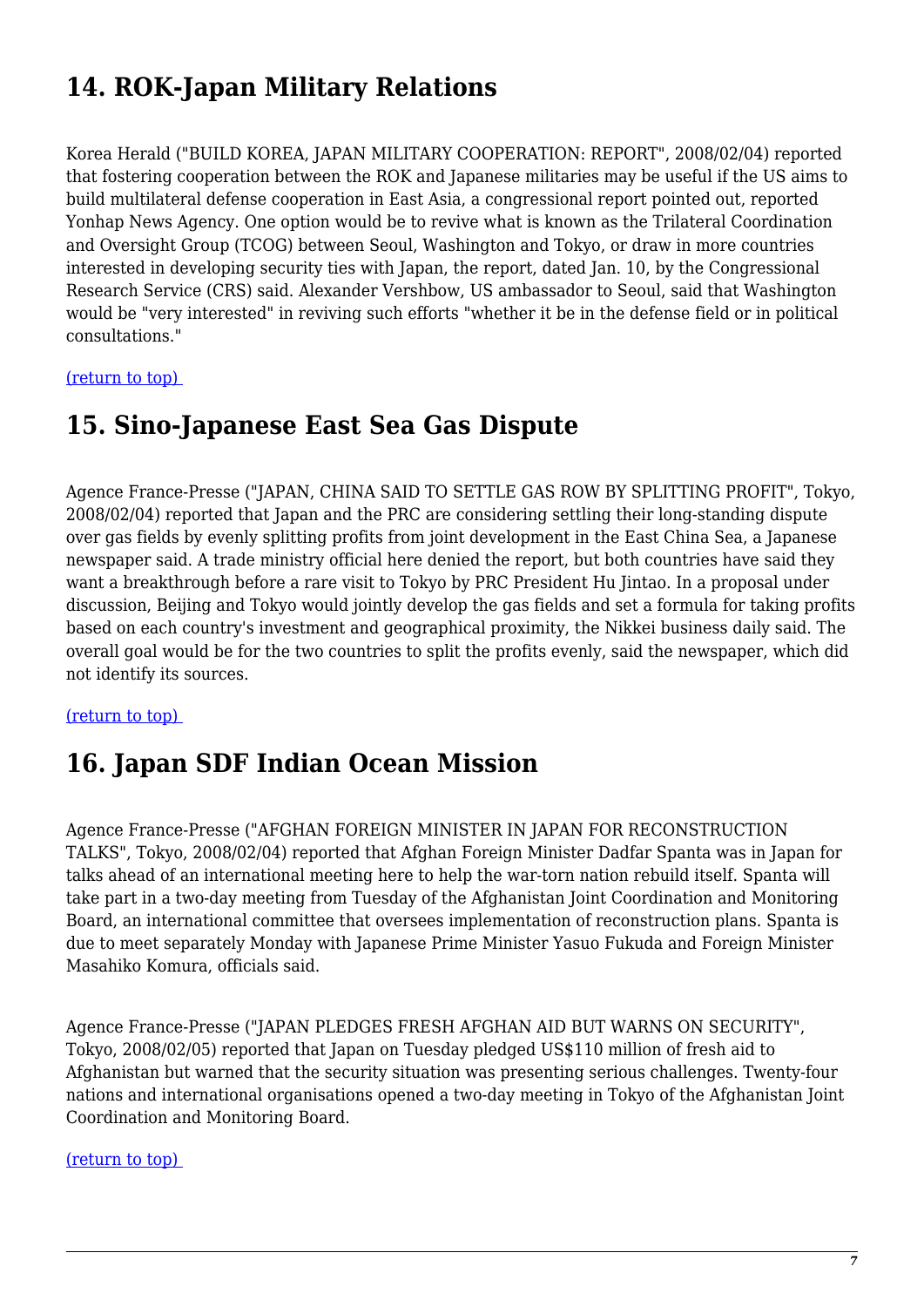## **17. Sino-Japanese Trade Relations**

Associated Press (Mari Yamaguchi, "JAPAN: FOOD POISONING MAY BE DELIBERATE", Tokyo, 2008/02/05) reported that Japanese Health Minister Yoichi Masuzoe said Tuesday that pesticidelaced PRC dumplings were probably poisoned deliberately. "Judging from the circumstantial evidence, we'd have to think that it's highly likely to be a crime," he said. "That means we must let police investigate, and I hope the case would be resolved through our cooperation with China." The PRC's product safety agency conducted tests on the ingredients of Tianyang dumplings from the same batch sent to Japan, but found none of the insecticide cited by Japanese authorities.

<span id="page-7-0"></span>[\(return to top\)](#page-0-0) 

### **18. Sino-Indian Relations**

The Financial Times (Jo Johnson, "SINGH VISITS REMOTE STATE CONTESTED BY CHINA", New Delhi, 2008/02/04) reported that Manmohan Singh became the first Indian prime minister to visit Arunachal Pradesh in nearly a decade, reflecting concern in New Delhi at persistent PRC claims to the remote and sparsely-populated north-eastern state. Beijing claims 90,000 sq km of land in Arunachal Pradesh, which borders Tibet, Bhutan and Burma. New Delhi in turn says the PRC is occupying 38,000 sq km of Indian territory in Kashmir illegally ceded to it by Pakistan. During his two-day visit to a state whose development has lagged far behind that of Tibet, Mr Singh will inaugurate two hydroelectric plants and lay the foundation stone of a new parliament building in Itanagar, the capital of Arunachal Pradesh.

<span id="page-7-1"></span>[\(return to top\)](#page-0-0) 

#### **19. PRC Peacekeepers in Africa**

The Associated Press (Alfred De Montesquiou, "SUDAN WELCOMES CHINESE PEACEKEEPERS", Dureij, 2008/02/04) reported that their clocks are set on Beijing time, they use state-of-the-art equipment and — most of all — they are welcome by the Sudanese government. In just about everything, the PRC peacekeeping contingent in Darfur is strikingly different from the rest of the U.N. mission here. The 140 Chinese engineers and troops deployed in Darfur were among the first reinforcements sent by the United Nations, which took over peacekeeping in the western Sudanese region in January. The Sudanese government quickly approved the PRC contingent, even as it vetoed contributions from other countries because they were not African.

#### <span id="page-7-2"></span>[\(return to top\)](#page-0-0)

### **20. PRC Weather**

The Christian Science Monitor (Peter Ford, "CHINA'S RESPONSE TO SNOW CRISIS: GREATER OPENNESS, SUPPORT", Beijing, 2008/02/04) reported that as southern PRC enters its third week of freak snowstorms and plunging temperatures, government leaders have been falling over themselves to be seen on the front lines of disaster relief, consoling victims and encouraging repair men. "During SARS the government tried to hide and block all information about the crisis," recalls Yang Fengchun, a professor at Peking University's School of Politics and Public Administration. "This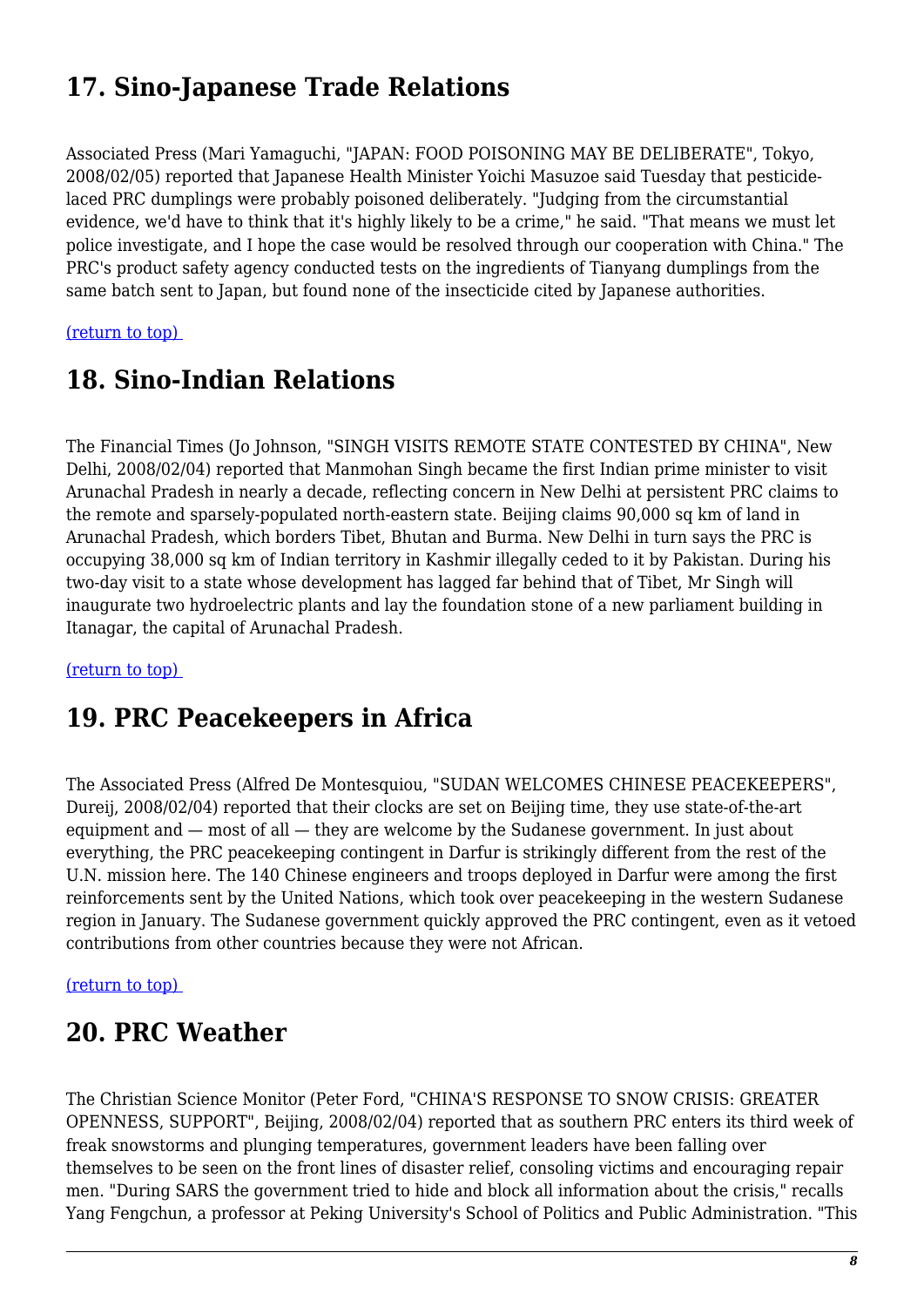time, right from the start, the government has published information in a very open way." "We will offer timely information so as to win public support for our efforts," the deputy director of the National Development and Reform Commission (NDRC) Zhu Hongren pledged at a press conference.

<span id="page-8-0"></span>[\(return to top\)](#page-0-0) 

## **21. PRC Internet**

The New York Times (Howard W. French, "GREAT FIREWALL OF CHINA FACES ONLINE REBELS", Wuhan, 2008/02/04) reported that in recent months, the PRC's censors have tightened controls over the Internet, often blacking out sites that had no discernible political content. In the process, they have fostered a backlash, as many people who previously had little interest in politics have become active in resisting the controls. This resistance is taking many forms, from lawsuits by Internet users against government-owned service providers, claiming that the blocking of sites is illegal, to a growing network of software writers who develop code aimed at overcoming the restrictions. An Internet-based word-of-mouth campaign has taken shape, in which bloggers and Web page owners post articles to spread awareness of the Great Firewall, or share links to programs that will help evade it.

<span id="page-8-1"></span>[\(return to top\)](#page-0-0) 

## **22. PRC Human Rights**

Associated Press (Henry Sanderson, "CHINESE DISSIDENT WRITER SENTENCED", Beijing, 2008/02/05) reported that a PRC court Tuesday sentenced Lu Gengsong, a democracy activist who wrote about corruption, to four years in prison on subversion charges, his wife and lawyer said. Lu Gengsong was convicted of "inciting subversion of state power" by the Intermediate People's Court in Hangzhou.

Associated Press ("JAILED REPORT CHINA (sic) CHEONG RELEASED", Hong Kong, 2008/02/05) reported that Ching Cheong, a Hong Kong journalist charged with spying for Taiwan, has been released from a prison in the PRC where he was detained for almost two years, the government said Tuesday. Ching, a Hong Kong-based correspondent for Singapore's The Straits Times newspaper, was sentenced to five years' jail in August 2006 on charges of spying for Taiwan.

[\(return to top\)](#page-0-0) 

## **II. ROK Report**

## <span id="page-8-2"></span>**23. US Military in ROK**

Kookmin Ilbo ("WELCOMING THE HALTING OF US TROOP CUT PLAN", Seoul, 2008/02/05) said in an editorial that the US decision to halt troop reductions is welcome news considering that it not only corresponds to public opinion that a certain number of US troops in the ROK are necessary until the Korean Peninsula reunites but also can enforce the security in Korean Peninsula. However,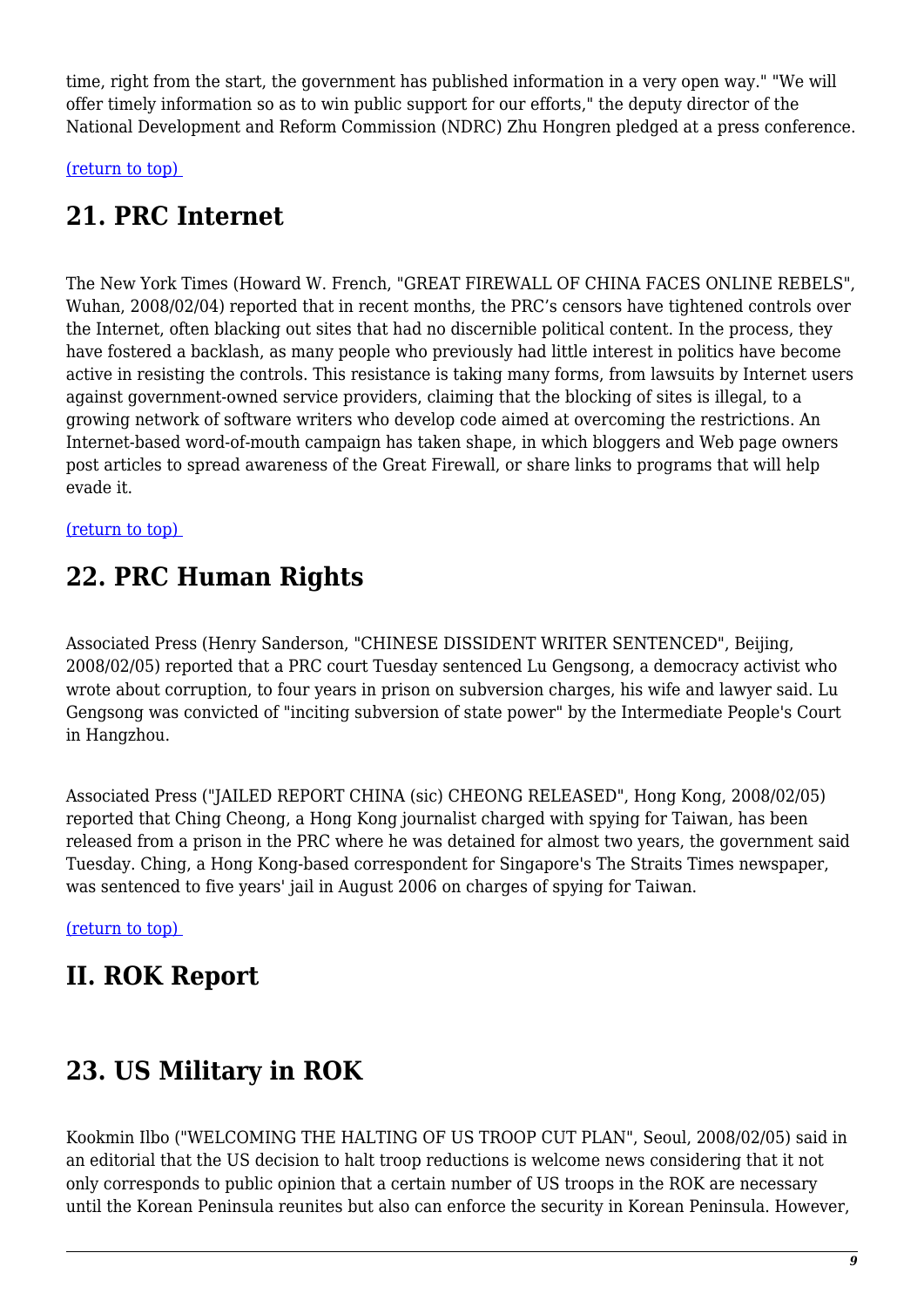the ROK should not unconditionally accept the proposal by the US because it includes requiring the ROK to provide money and land for an extra 3500 people. The Ministry of National Defense hesitates to give a clear answer to the US for the same reason. Although we welcome the plan, the US and ROK governments must carefully deliberate on the basis of cost-benefit principles.

<span id="page-9-0"></span>[\(return to top\)](#page-0-0) 

## **24. Inter-Korean Civil Society Exchanges**

Changbi weekly review (Hyung-gon Jung, "WHAT IS CIVIL MOVEMENT GOING TO DO? ROK-DPRK RELATION, STILL JUST OBSERVING? ", Seoul, 2008/02/04) carried an article by the Secretarygeneral of the Korean Council for Reconciliation and Cooperation, who said that the attitude of DPRK toward ROK-DPRK relations has shifted to "anxious observation." Although the DPRK had hoped to increase ROK-DPRK civil society exchanges, now that the administration is changing, there seems rather less feasibility. The DPRK definitely knows the weakened strength of civil society in both the ROK and DPRK. In promising to continue the Kaesong Industrial Zone and Mt. Kumgang tourism and proposing an economic cooperation road map following the resolution of the nuclear issue, Lee Myung-bak is taking a strategy to embrace the ROK conservatives while avoiding irritating the DPRK. Probably, both ROK and DPRK will not express their clear opinion until they are sure that their purpose has enough strength to move the whole. In the ROK, that would be the general election, while in DPRK that would be the nuclear program report issue. What is notable is that both the ROK and DPRK will take actions when they are able to appease their people. This is the moment the civil societies must do something.

#### <span id="page-9-1"></span>[\(return to top\)](#page-0-0)

## **25. Inter-Korean Economic Cooperation**

Maeil Shinmun ("EFFECTIVENESS IS THE PRIORITY IN POLICY TOWARD DPRK", Seoul, 2008/02/05) said in an editorial that President-elect Lee Myung-bak seems to observe the problems economic cooperation and collaboration projects have with a relatively realistic vision. This can be called a timely change of direction in policies toward the DPRK. For the last 10 years, under the name of the Sunshine Policy, the ROK has pumped 10 trillion won and built a house without columns. What is urgent now is not some nominal moral obligation that the ROK and DPRK are the same, but promotion of an effective policy. The people demand comprehensive consultation and tangible outcomes that will help construct a trusting relation between the ROK and DPRK.

#### <span id="page-9-2"></span>[\(return to top\)](#page-0-0)

## **26. Inter-Korean Rail Link**

Yonhap ("HOPE FOR ROK-DPRK CHEERING SQUAD AND UNIFIED TEAM", Seoul, 2008/02/05) reported that the agreement on a joint Korean cheering squad for the Beijing Olympics marks the first specific agreement between the ROK and DPRK since the presidential election. It is noteworthy considering that the agreement was made in the midst of a possible deadlock of the six party talk and tense political situation because of the delay in nuclear reporting. In order to use Gyeongeui rail